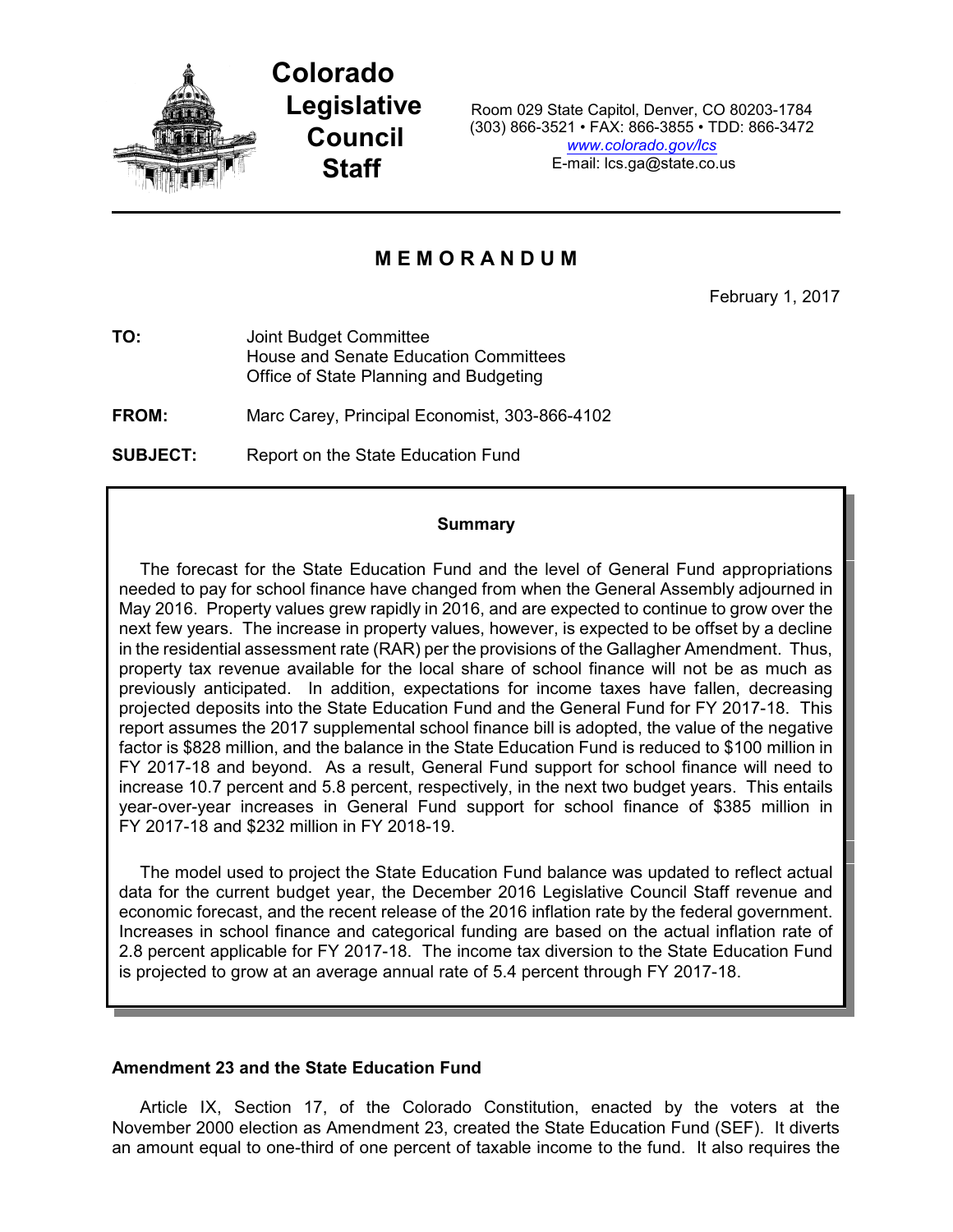General Assembly to increase the statewide base per pupil funding amount under the school finance act and total state funding for categorical programs by at least the rate of inflation in the current budget year and subsequent years. Money in the SEF may be used to meet these minimum education funding requirements. In addition, the General Assembly may appropriate money from the SEF for a variety of other education-related purposes as specified in the state constitution.

## **Requirements for a Study**

Following voter approval of Amendment 23, the Legislative Audit Committee contracted with Pacey Economics to develop a model to predict the impact of policy decisions and economic conditions on the balance of the SEF and on General Fund appropriations for public elementary and secondary education. As Pacey Economics noted, the balance of the State Education Fund is integrally tied to the level of General Fund appropriations. The greater the level of increase in General Fund appropriations, the greater the SEF balance and the greater the amount of money available for public education programs. Appropriations for public education affect the amount of money available for other state programs because they compete for the same pool of money. The model developed by Pacey Economics provides a method to project school finance and categorical program spending under the requirements of Amendment 23. Legislative Council Staff also predicts the amount of income tax revenue diverted to the fund. Given the projections for revenue and spending, the model is used to estimate the impact of different General Fund appropriations on the SEF balance, based on different scenarios for changing overall school finance funding.

State law anticipates an annual updating of the Pacey model to accommodate actual data and changes in policy or economic conditions. Section 22-55-104 (3), C.R.S., requires a yearly report on the State Education Fund that addresses the following:

- the reasonableness of the assumptions used to forecast State Education Fund revenue and expenditures and revisions to the assumptions;
- revenue projections for the SEF;
- projections of the total amount of state money necessary to increase the statewide base per pupil funding amount and total categorical program funding by the rate of inflation in FY 2017-18;
- projections of the amount of money available from sources of revenue other than the General Fund and the State Education Fund to meet the funding requirements of Amendment 23;
- the stability of the SEF;
- an estimate of the maximum amount of money that can be appropriated from the SEF and the minimum amount of money that can be appropriated from the General Fund for FY 2017-18 to meet the Amendment 23 funding requirements without adversely impacting the solvency of the SEF or the ability of the General Assembly to provide the Amendment 23 minimum funding increases in the future; and
- estimates of various General Fund appropriation levels above the minimum level and their impact on the amount of money available in the SEF to provide funding in FY 2017-18 for additional programs that are consistent with the provisions of Amendment 23.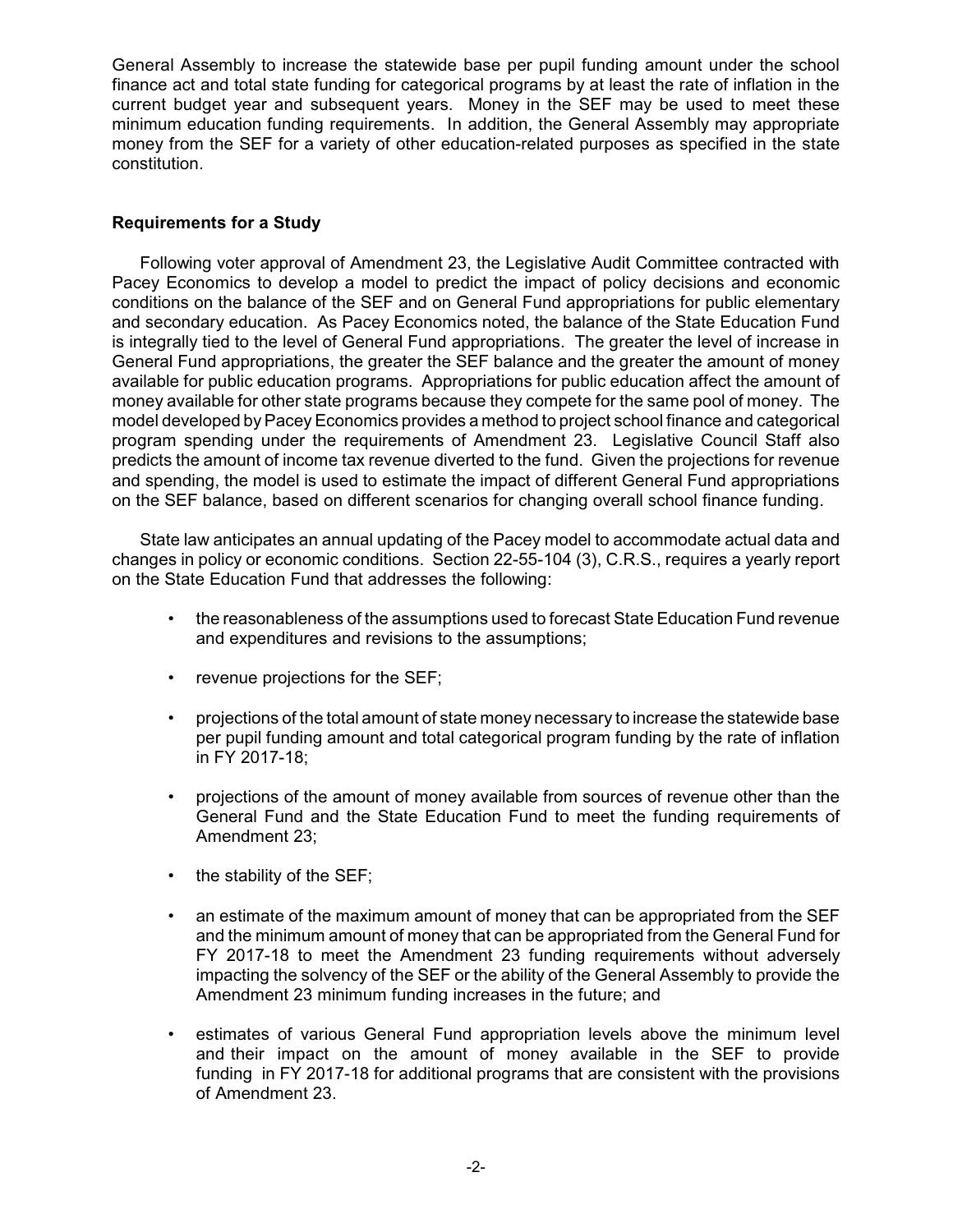This year's report assumes passage of the 2017 supplemental budget bill for school finance, as approved by the Joint Budget Committee. This bill makes mid-year adjustments for education funding in FY 2016-17, reducing the value of the negative factor to \$828.3 million, and holds the negative factor at this level in FY 2017-18. The Joint Budget Committee, the Governor's Office, and the General Assembly will analyze in greater detail the FY 2017-18 appropriations from the General Fund and the SEF — and the laws that drive these appropriations — in the coming weeks. Thus, much will change during the 2017 legislative session that will affect the analysis presented in this report.

### **Updated Revenue and Expenditure Forecasts**

The General Assembly is able to allocate funding for public schools between the General Fund, the SEF, and other cash funds as it wishes. In the 2017 legislative session, the General Assembly will confront policy questions regarding the overall amount of state funding to allocate for school finance and other education-related programs in FY 2017-18 and how much money to retain in the SEF to pay for future increases in school finance. Under current law, the projected balance in the SEF is forecast to be just over \$107 million at the end of FY 2016-17.

The basic framework of the Pacey model is retained for this report; there are no major changes in the structure of the model since this report was last published in 2016. Inputs to the model have been updated to incorporate law changes enacted by the General Assembly, actual school funding data for FY 2016-17, revisions to forecasts of economic indicators, and the most recent Legislative Council Staff forecast of pupil counts and assessed values. Like prior school finance bills, House Bill 16-1422 included a negative factor that reduced the overall amount of funding for school finance by about \$831 million. In addition, this report assumes that the General Assembly will approve the 2017 supplemental funding bill, which lowers the value of the negative factor by another \$2.4 million in the current budget year to about \$828 million. Because current law holds the value of the negative factor constant in FY 2017-18, a comparison of subsequent budget years assumes that the value of the negative factor will remain at \$828 million indefinitely.

*Projections for property taxes are lower.* Property and specific ownership taxes provide the local contribution for school district funding under the school finance act. When these local revenue sources produce more revenue, requirements for state aid decrease for a given level of education funding. In FY 2016-17, the local share totaled just under \$2.3 billion. In FY 2017-18, the total local share for school finance is projected to increase by \$23.9 million compared with FY 2016-17. The relatively small increase in 2017, is anticipated because substantial gains in residential market values will be offset by a projected 14 percent decline in the residential assessment rate.

The Gallagher Amendment in the Colorado Constitution requires an adjustment in the residential assessment rate in order to maintain a constant relationship between the statewide share of residential taxable value and the statewide share of nonresidential taxable value. Based on the projected market values of 2017 residential and nonresidential properties, Legislative Council Staff projects that the residential assessment rate for 2017 and 2018 will fall from 7.96 percent to 6.85 percent. The Division of Property Taxation in the Department of Local Affairs has also conducted a preliminary assessment and projects the rate to fall to 6.56 percent. The division will issue a final projection in April, and the General Assembly will pass a bill to set the rate for 2017 and 2018.

*Assessed value and property tax growth.* Property taxes account for about 92 percent of the local contribution to the school finance act. Most school districts impose the same property tax rate, or mill levy, from year to year. Thus, yearly changes in tax revenue depend upon changes in the tax base, or assessed value, of school districts. After remaining relatively constant in 2012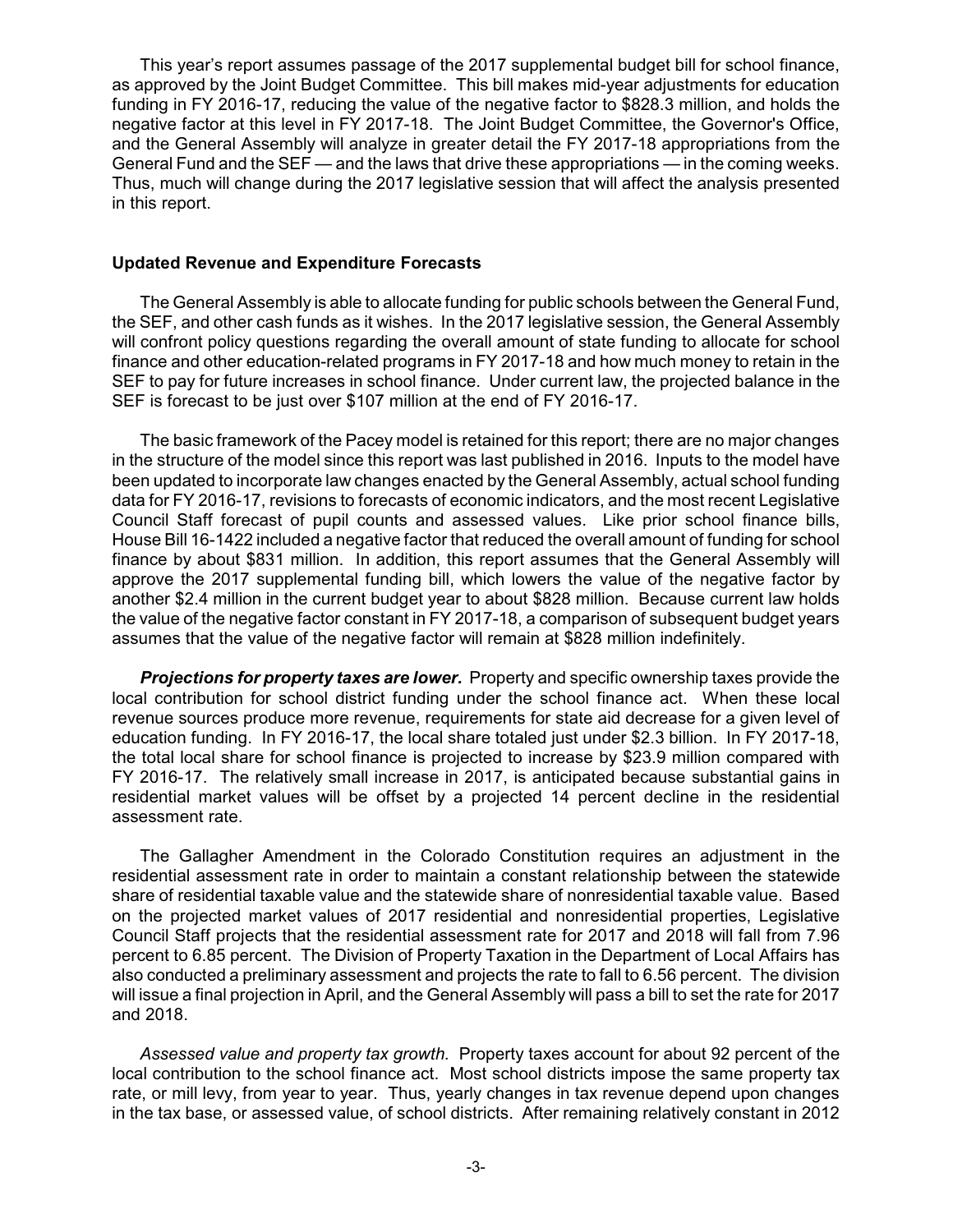and 2013, assessed values increased 3.3 percent in 2014 and jumped 15.1 percent in 2015. In 2016, however, assessed values fell 3.7 percent, largely due to a 8.1 percent drop in value for nonresidential property classes. This resulted in about \$15 million less in property taxes for school finance than the prior year.

*Higher inflation increases overall funding requirements for school finance and categorical programs.* Expenditures for school finance are a function of pupil counts and inflation. The statewide base per pupil funding level must increase by inflation each year, as specified by Amendment 23. The base level is subsequently adjusted for cost-of-living and size factors unique to each school district, and multiplied by pupil count to determine each school district's funding level prior to the application of the negative factor. The negative factor is a percentage cut in each school district's total program funding that is determined annually by the General Assembly. The negative factor reduces the amount of state aid received by a district. Additional funding is also provided for at-risk and online pupils. The change in projected inflation rates is illustrated in Figure 1.

As described in more detail later in this report, a higher inflation forecast increases the overall cost of school finance. In addition, total state funding for categorical programs increases with a higher inflation rate. For FY 2017-18, the inflation rate was increased from the 2.4 percent forecast in March 2016 to the recently released actual rate of 2.8 percent. This increased total program funding before the negative factor by about \$29 million.



**Figure 1 Comparison of Inflation Rate Projections** *(Legislative Council Staff Forecasts)*

*Revenue projections for the State Education Fund.* One-third of one percent of taxable income on state income tax returns is deposited in the SEF. This amount translates to about 7.2 percent of state income tax revenue. Money is diverted to the fund monthly, based on quarterly estimates of taxable income. Errors in the amount deposited in the fund in any fiscal year are corrected in the following fiscal year by adjusting the amount of the transfer. Any money remaining in the fund at the end of a fiscal year stays in the fund.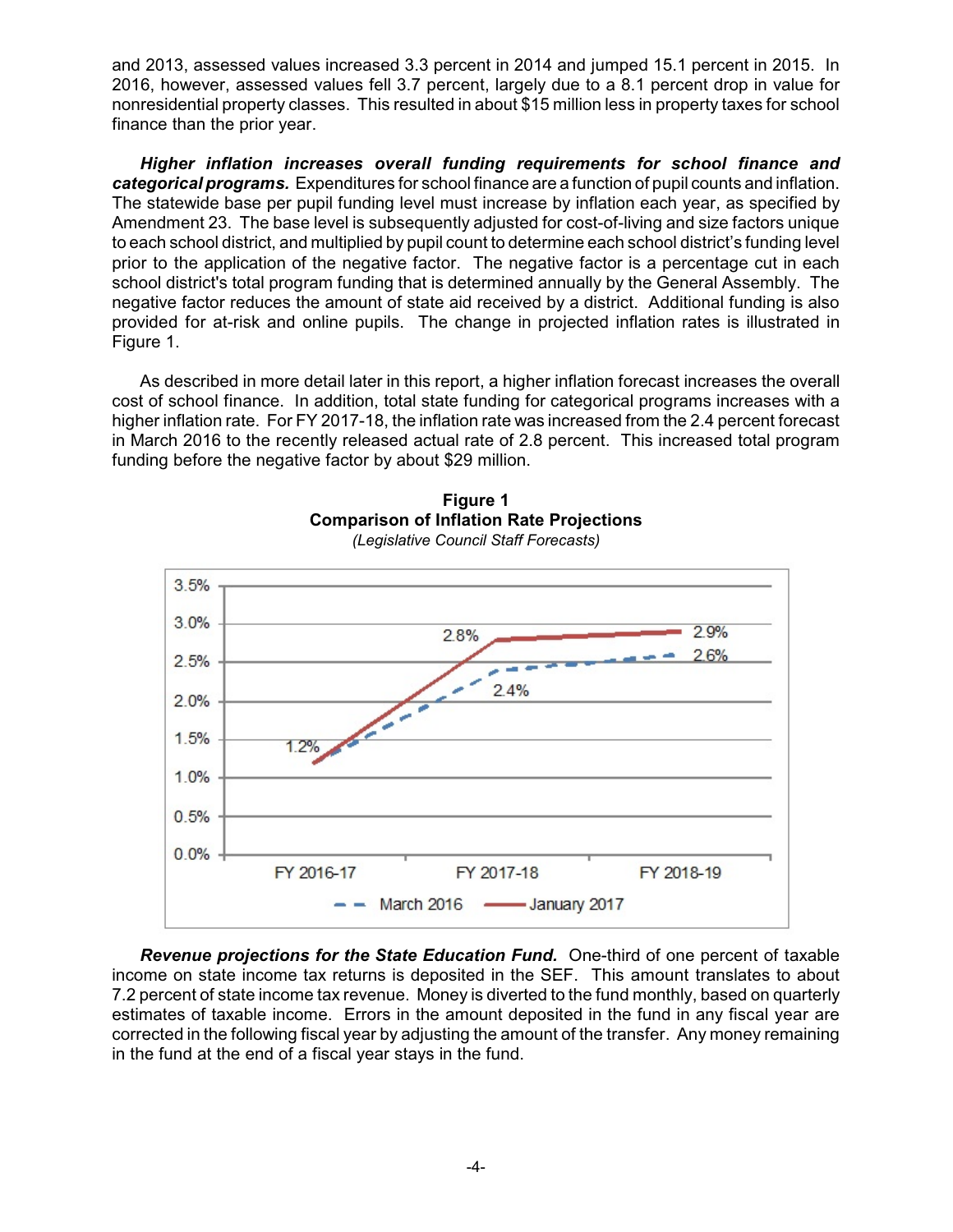The projections of revenue to the fund in this report are based on the December 2016 Legislative Council Staff revenue forecast. The income tax revenue deposited in the fund is expected to increase at an average annual growth rate of 5.4 percent between FY 2015-16 and FY 2017-18, as illustrated in Table 1. The table also compares the current projections of income tax revenue to the SEF with those from the March 2016 forecast. Actual income tax diversions to the fund for FY 2015-16 were \$600,000 higher than projected last March. However, income tax diversions over the next two years are expected to be \$100,000 less than what was projected in March 2016. For FY 2017-18, income tax revenue to the SEF is expected to total \$582.2 million.

In addition to the income tax diversion, the SEF also earns interest. Amendment 23 requires that all interest earned on money in the fund be retained in the fund and be used before any principal is depleted. The fund is currently invested in all short-term investments, called the treasury pool. The treasury pool is currently earning interest of about 0.5 percent annually. The relatively modest rate of return is attributed to the types and timing of investments, as much of the treasury pool is invested in fixed-income securities. These securities provide a guaranteed rate of return for the duration of the investment. As these securities mature, the rate of return will depend on available investment options and market conditions. Under the current practice of disbursing the school finance appropriation as late in the fiscal year as possible, the balance of the SEF builds over the course of the fiscal year, earning interest, and then drops at the end of the fiscal year when the most significant expense is paid.

|                    |                      | December 2016<br><b>Forecast</b> |                      | <b>March 2016</b><br><b>Forecast</b> | <b>Change in</b><br><b>Projected State</b> |  |
|--------------------|----------------------|----------------------------------|----------------------|--------------------------------------|--------------------------------------------|--|
| <b>Fiscal Year</b> | <b>Income</b><br>Tax | Year-to-Year<br>% Change         | <b>Income</b><br>Tax | Year-to-Year<br>% Change             | <b>Education Fund</b><br><b>Revenue</b>    |  |
| FY 2015-16         | \$522.6              | 0.5%                             | \$522.0              | $0.4\%$                              | \$0.6                                      |  |
| FY 2016-17         | \$549.3              | 5.1%                             | \$546.7              | 4.7%                                 | \$2.6                                      |  |
| FY 2017-18         | \$582.2              | 6.0%                             | \$584.9              | 7.0%                                 | (\$2.7)                                    |  |
| <b>Total</b>       | \$1,654.1            |                                  | \$1,653.6            |                                      | \$0.5                                      |  |

**Table 1 Projections of Income Tax Revenue to the State Education Fund** *(Millions of Dollars)*

## **State Money Needed to Meet Amendment 23 Funding Requirements in FY 2017-18**

Amendment 23 requires the statewide base per pupil funding amount for preschool through twelfth grade education to increase annually by the inflation rate. The same requirement applies to state funding for categorical programs. Under current law, meeting these two obligations is expected to cost the state nearly \$3.7 billion in FY 2017-18, as illustrated in line 10 of Table 2. This represents an increase of about \$184 million from the Amendment 23 requirements in FY 2016-17. Note that the school finance and categorical program dollar amounts in Table 2 are based on the recently released actual inflation rate of 2.8 percent for 2016.

*School finance funding.* Under current law, the projected statewide base per pupil funding amount for FY 2017-18 is \$6,546.20, an increase of \$178.30 over the current budget year. When combined with a 0.8 percent increase in the funded pupil count, total funding for school finance is projected to be \$7,462.9 million, an increase of \$261.8 million over the current budget year, before application of the negative factor (line 3). Local property and specific ownership taxes are expected to increase by \$23.8 million, resulting in a net increase in state aid of \$238.0 million (line 5). Assuming passage of the 2017 supplemental school finance bill, the negative factor will remain at the level set in FY 2016-17, \$828.3 million, and state aid for school finance will increase by \$238.0 million (line 7).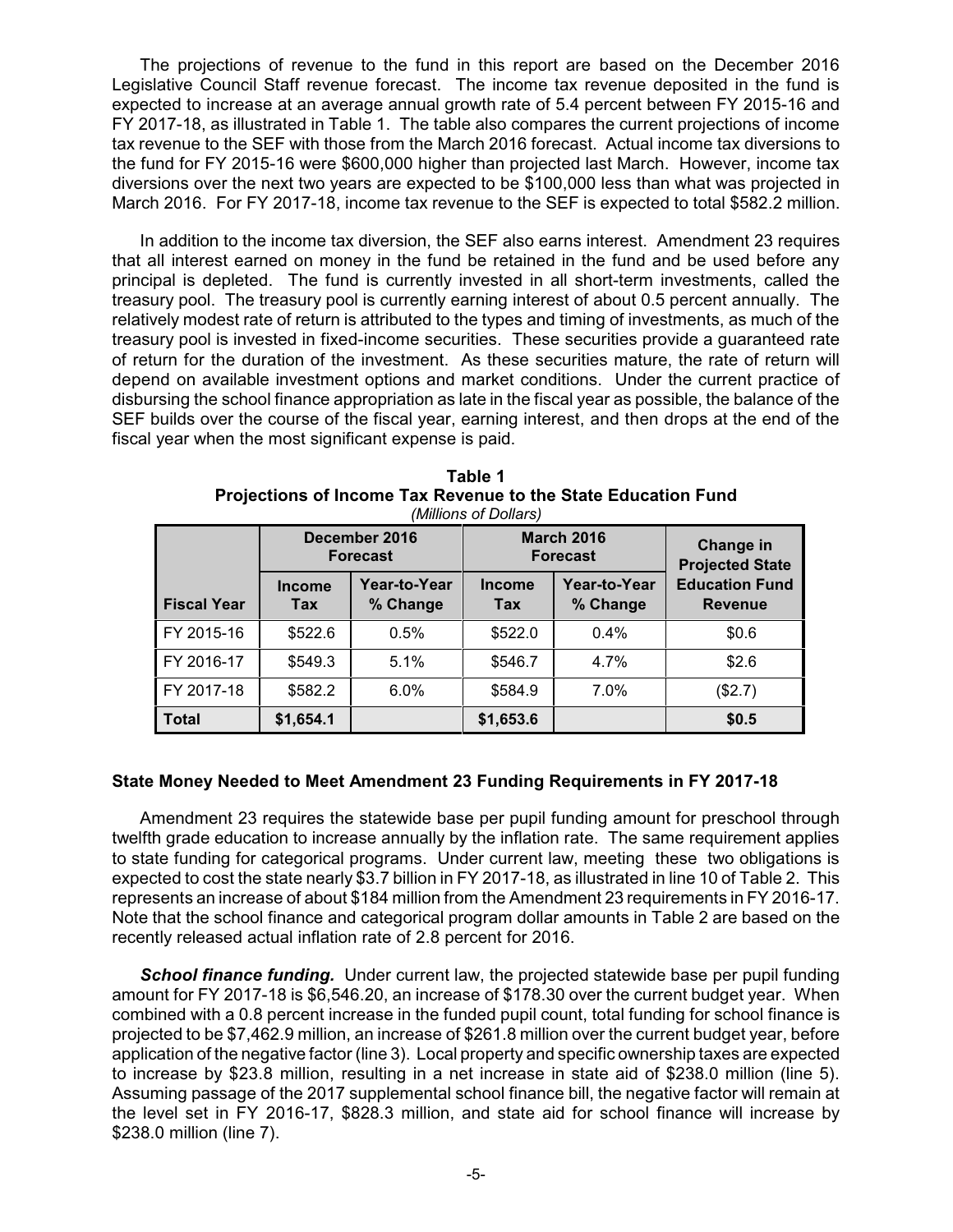*Categorical programs.* Total state funding for categorical programs is estimated at \$297.6 million for FY 2017-18, an increase of 2.8 percent over the prior year, or \$8.1 million (line 9). Total state funding for categorical programs and school finance must therefore increase by \$246.1 million, as reflected in the last row of Table 2.

## **Table 2**

### **State Money Required to Meet School Finance Act Funding Requirements in FY 2017-18 under Current Law, Assuming Passage of 2017 Supplemental School Finance Bill** *(Millions of Dollars)*

|                |                                                                                                                                           | <b>Estimated</b><br>FY 2017-18 | Change<br>from |  |  |  |  |  |  |  |
|----------------|-------------------------------------------------------------------------------------------------------------------------------------------|--------------------------------|----------------|--|--|--|--|--|--|--|
|                | <b>Calculation of Funding Amounts</b>                                                                                                     | <b>Amount</b>                  | FY 2016-17     |  |  |  |  |  |  |  |
|                | <b>School Finance</b>                                                                                                                     |                                |                |  |  |  |  |  |  |  |
| $\mathbf{1}$   | Total funding under the school finance act for base increase of<br>inflation, before inclusion of other factors in school finance formula | \$5,668.3                      | \$199.5        |  |  |  |  |  |  |  |
| $\overline{2}$ | Plus other factors included in school finance formula, before the<br>negative factor                                                      | \$1,794.6                      | \$62.3         |  |  |  |  |  |  |  |
| 3              | Equals total school finance funding before negative factor                                                                                | \$7,462.9                      | \$261.8        |  |  |  |  |  |  |  |
| 4              | Minus property and specific ownership taxes for school finance                                                                            | \$2,281.5                      | \$23.8         |  |  |  |  |  |  |  |
| 5              | Equals state aid for school finance before negative factor                                                                                | \$5,181.4                      | \$238.0        |  |  |  |  |  |  |  |
| 6              | Minus negative factor                                                                                                                     | (\$828.3)                      | \$0.0          |  |  |  |  |  |  |  |
| $\overline{7}$ | Equals state aid for school finance funding                                                                                               | \$4,353.1                      | \$238.0        |  |  |  |  |  |  |  |
| 8              | Total school finance funding after negative factor (lines 4+7)                                                                            | \$6,634.6                      | \$261.8        |  |  |  |  |  |  |  |
|                | <b>Categorical Programs</b>                                                                                                               |                                |                |  |  |  |  |  |  |  |
| 9              | Total funding for categorical programs with a 2.8 percent increase in<br>inflation                                                        | \$297.6                        | \$8.1          |  |  |  |  |  |  |  |
|                | <b>Total: School Finance Funding Plus Categorical Programs</b>                                                                            |                                |                |  |  |  |  |  |  |  |
| 10             | Total state funding required for school finance base and categorical<br>programs (sum of lines 1 and 9) minus local funding (line 4)      | \$3,684.4                      | \$183.8        |  |  |  |  |  |  |  |
| 11             | Total state funding for school finance and categorical programs<br>(sum of lines 7 and 9)                                                 | \$4,650.7                      | \$246.1        |  |  |  |  |  |  |  |

## **Other Revenue Available to Meet State Funding Requirements of Amendment 23**

In addition to General Fund and SEF revenue, other revenue from federal mineral leases and state school trust lands is available to meet the funding requirements of Amendment 23 and the school finance act. These revenue sources are deposited in and appropriated from the State Public School Fund, as illustrated in Table 3. The estimated amount available in FY 2017-18 for school finance is \$74.7 million. This amount is based on federal mineral lease deposits of \$50.0 million, Permanent Trust Fund interest of \$21.0 million, a transfer of \$9.8 million to cover lost revenue from cancelled Roan Plateau leases and district audit recoveries, a beginning balance of \$12.5 million, an ending balance of \$5 million, and continuation of \$13.6 million in appropriations from the State Public School Fund. Because the revenue available in the State Public School Fund is projected to be \$74.7 million in FY 2017-18, the net result is a \$228.1 million increase in funding requirements from the General Fund and the SEF for FY 2017-18 compared with the prior year.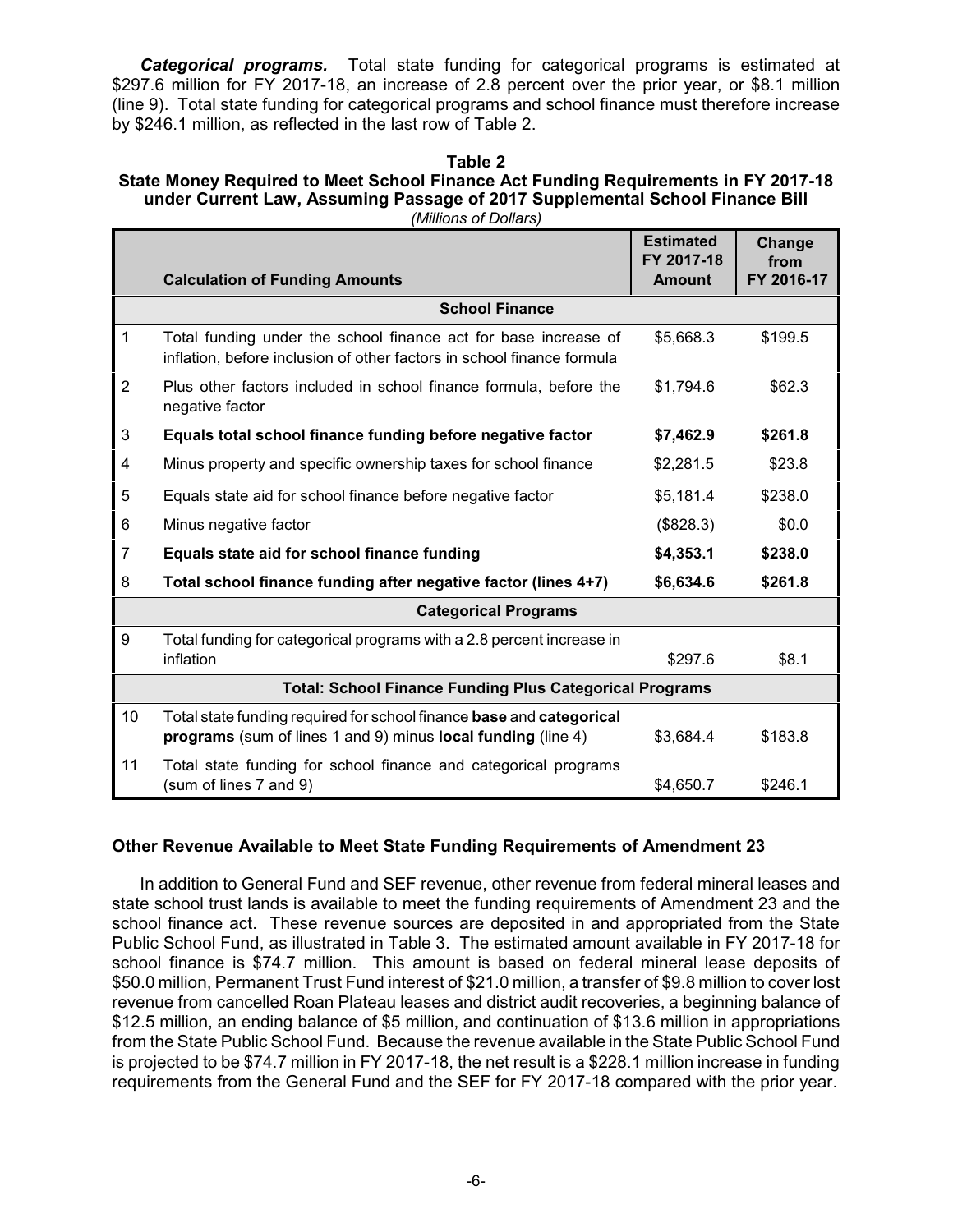# **Table 3 Other Revenue for School Finance Act Funding Requirements under Current Law**

|                | <b>Other Revenue Amounts</b>                                                                                      | <b>Estimated</b><br>FY 2017-18<br>Amount | Change<br>from<br>FY 2016-17 |
|----------------|-------------------------------------------------------------------------------------------------------------------|------------------------------------------|------------------------------|
|                | Total state funding required for school finance and categorical<br>programs (Table 2, line 11)                    | \$4,650.7                                | \$246.1                      |
| $\overline{2}$ | Minus State Public School Fund revenue for school finance                                                         | \$74.7                                   | \$18.0                       |
| 3              | Equals General Fund and State Education Fund for school<br>finance and categorical programs (line 1 minus line 2) | \$4,576.0                                | \$228.1                      |

*Note: Numbers may not sum due to rounding.*

## **General Fund and SEF Appropriations and the SEF Fund Balance under Two Scenarios**

This portion of the report presents two different funding scenarios for school finance, how they impact the projected balance of the SEF in FY 2016-17 and FY 2017-18, and what each scenario entails for General Fund support for school finance. These scenarios are intended to address the statutory requirement for an estimate of the maximum amount of money that can be appropriated from the SEF and the minimum amount of money that can be appropriated from the General Fund without adversely affecting the solvency of the SEF. For purposes of defining the solvency of the SEF, a minimum ending balance of \$100 million is used to estimate the General Fund and SEF appropriations that will be needed to fund overall increases in school finance.

The first scenario is based on current law and projects the General Fund contribution for school finance over the next two years, assuming the value of the negative factor remains at \$828.3 million. The alternative scenario partially reflects the Governor's request that the negative factor rise to a level of \$876.1 million in FY 2017-18. Figure 2 illustrates projected total program funding under each of these funding scenarios.

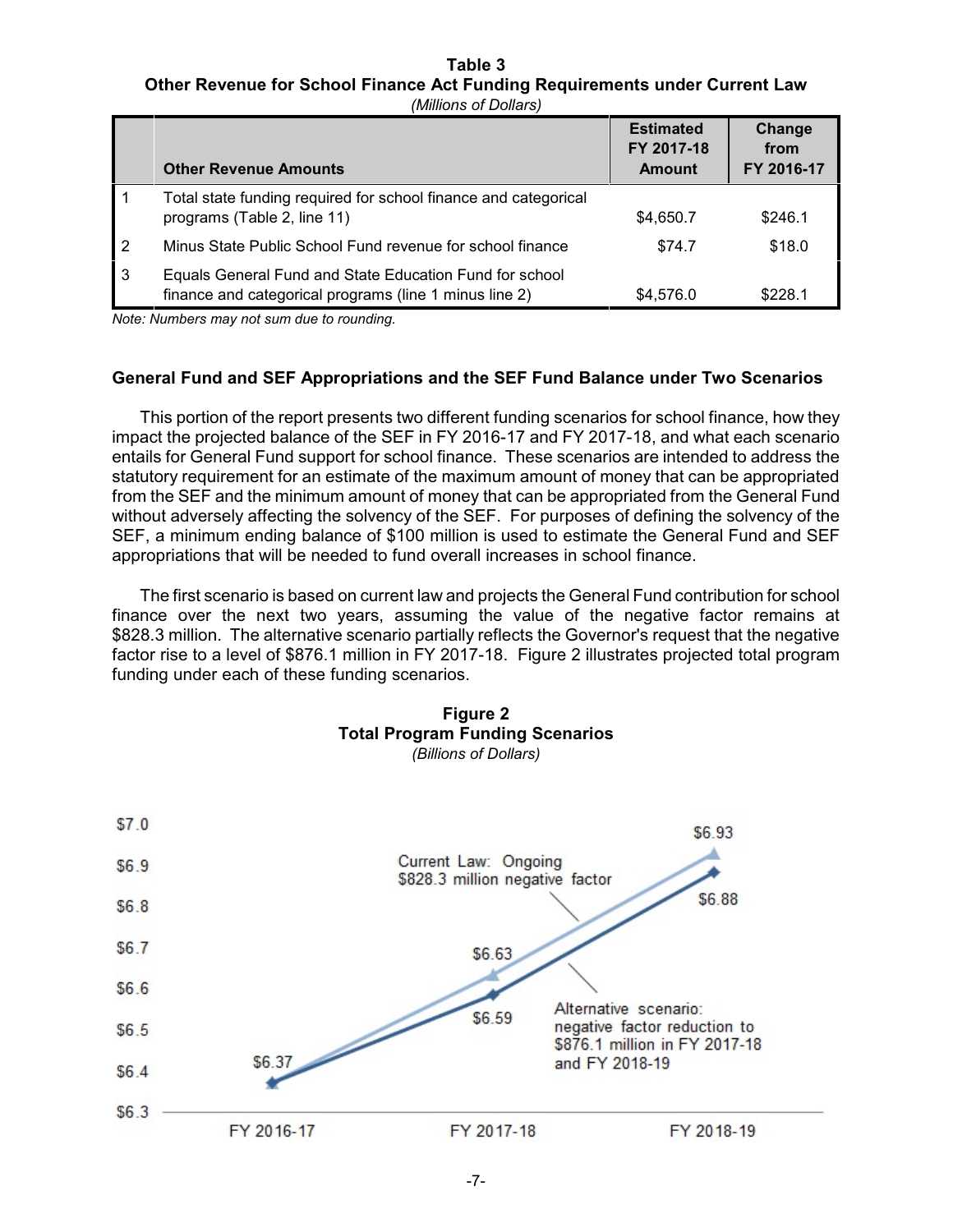*Current law scenario*. Assuming the supplemental school finance bill is adopted, the negative factor will be set at \$828.3 million. If the minimum SEF ending balance at the end of FY 2017-18 is assumed to be \$100 million, General Fund appropriations will have to increase by \$385 million, or 10.7 percent. In FY 2018-19, General Fund appropriations will have to increase by \$232 million, or 5.8 percent, as the SEF balance remains at \$100 million. Table 4 shows total school finance funding, total state aid, appropriations from the SEF and General Fund, and the corresponding balance of the SEF under this scenario.

| (Millions of Dollars) |                                                                                                 |         |                                                                  |                                         |                                                        |                                                                   |  |  |  |
|-----------------------|-------------------------------------------------------------------------------------------------|---------|------------------------------------------------------------------|-----------------------------------------|--------------------------------------------------------|-------------------------------------------------------------------|--|--|--|
|                       | <b>Current Law</b>                                                                              |         |                                                                  |                                         |                                                        |                                                                   |  |  |  |
| <b>Fiscal</b><br>Year | <b>Total</b><br><b>School</b><br><b>Total</b><br><b>Finance</b><br>State Aid*<br><b>Funding</b> |         | <b>State</b><br><b>Education</b><br><b>Fund</b><br>Appropriation | General<br><b>Fund</b><br>Appropriation | General<br><b>Fund</b><br>Change<br>from Prior<br>Year | <b>State</b><br><b>Education</b><br><b>Fund</b><br><b>Balance</b> |  |  |  |
| 2016-17               | \$6,373                                                                                         | \$4,115 | \$467                                                            | \$3,591                                 | \$292                                                  | \$107                                                             |  |  |  |
| 2017-18               | \$6,635                                                                                         | \$4,353 | \$302                                                            | \$3,976                                 | \$385                                                  | \$100                                                             |  |  |  |
| 2018-19               | \$6,932                                                                                         | \$4,591 | \$321                                                            | \$4,209                                 | \$232                                                  | \$100                                                             |  |  |  |
| 2019-20               | \$7,181                                                                                         | \$4,667 | \$322                                                            | \$4,283                                 | \$74                                                   | \$100                                                             |  |  |  |
| 2020-21               | \$7,437                                                                                         | \$4,858 | \$350                                                            | \$4,447                                 | \$164                                                  | \$100                                                             |  |  |  |

## **Table 4 SEF Balances Under Current Law, Assuming a \$100 Million SEF Balance in FY 2017-18 and Thereafter**

*\*Includes appropriations from the State Public School Fund.*

*Alternate scenario, negative factor increases to \$876.1 million*. If the value of the negative factor increases by about \$47.8 million in FY 2017-18 and subsequent years following the Governor's request, total program funding will decrease correspondingly. With the SEF balance at its assumed minimum level in FY 2017-18 under either scenario, General Fund appropriations would decrease \$47.8 million in FY 2017-18 relative to current law. In FY 2018-19, General Fund appropriations would increase by \$232 million under both current law and the alternate scenario. Figure 3 illustrates the year-over-year increase in General Fund support needed for school finance under current law and the alternate scenario.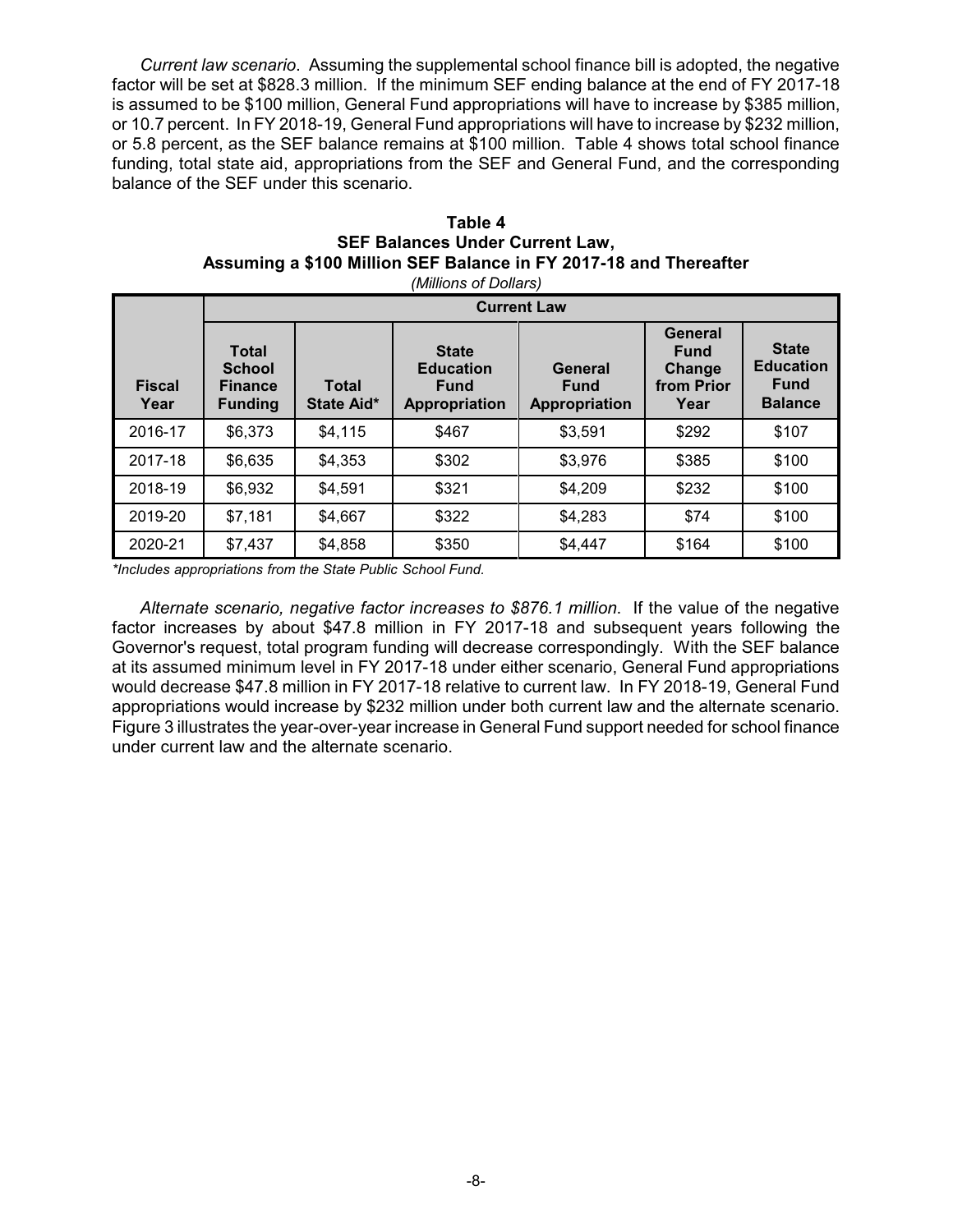**Figure 3 Year-over-Year General Fund Appropriations Growth Required for School Finance** *(Millions of Dollars)*



■ Current Law Negative Factor Increase to \$876.1 million starting FY 2017-18

## **Funding for Additional Programs**

The final requirement for this report is an estimate of the impact of various levels of General Fund appropriations above the minimum desired level on the amount of money in the SEF. The purpose of this requirement is to determine whether funding can be provided in FY 2017-18 from the SEF for programs that are permitted but not required by Amendment 23. Given projections for General Fund revenue and SEF balances, it is possible that additional funding could be provided from either source to expand programs, although this may adversely affect school finance funding.

## **Appendices**

Appendix A contains historical data on school finance funding; SEF revenue, appropriations, and fund balances; and General Fund appropriations for school finance. It also shows projected SEF revenue, appropriations, and fund balances along with General Fund contributions to school finance for the period from FY 2016-17 through FY 2019-20. These projections are based on current law requirements for total school finance funding as reflected in the supplemental school finance bill, and assume the negative factor remains at \$828.3 million and a minimum SEF balance of \$100 million. Appendix B is the text of Amendment 23.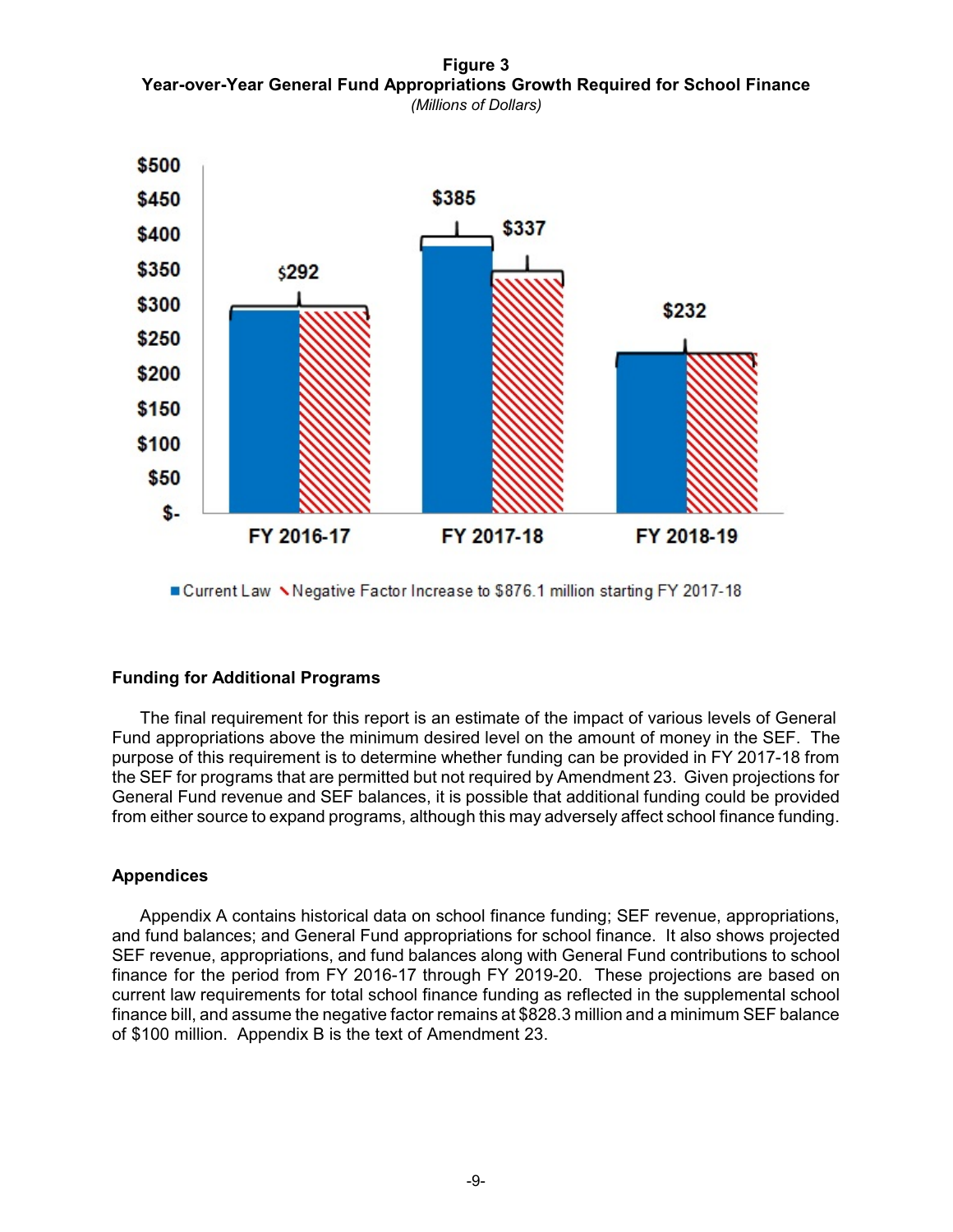# **Appendix A**

## **Estimated Balance of State Education Fund Under Current Law**

## **Assumes Passage of 2017 Supplemental School Finance Bill, Negative Factor Remains at \$828.3 Million Through FY 2019-20, and Minimum \$100 Million State Education Fund Ending Balance in FY 2017-18 and Subsequent Years**

*(Dollars in Millions)*

|                        | <b>State Education Fund</b>                                       |                                                 |                                                              |                                                                    |                                                    |                                                                   | <b>General Fund</b>                                                         |                                                                                                            |                                            | <b>School Finance Act</b>                                      |                                             |
|------------------------|-------------------------------------------------------------------|-------------------------------------------------|--------------------------------------------------------------|--------------------------------------------------------------------|----------------------------------------------------|-------------------------------------------------------------------|-----------------------------------------------------------------------------|------------------------------------------------------------------------------------------------------------|--------------------------------------------|----------------------------------------------------------------|---------------------------------------------|
| (1)                    | (2)                                                               | (3)                                             | (4)                                                          | (5)                                                                | (6)                                                | (7)                                                               | (8)                                                                         | (9)                                                                                                        | (10)                                       | (11)                                                           | (12)                                        |
| <b>Fiscal</b><br>Y ear | <b>Revenue to</b><br>the State<br><b>Education</b><br><b>Fund</b> | <b>Spending</b><br>for School<br><b>Finance</b> | <b>Spending for</b><br><b>Categorical</b><br><b>Programs</b> | <b>Total State</b><br><b>Education</b><br><b>Fund</b><br>Spending* | Change in<br><b>Spending</b><br>from Prior<br>Year | <b>State</b><br><b>Education</b><br><b>Fund</b><br><b>Balance</b> | <b>General Fund</b><br><b>Approp for</b><br><b>School</b><br><b>Finance</b> | <b>Dollar</b><br>Increase in<br><b>General Fund Fund Approp</b><br><b>Approp from</b><br><b>Prior Year</b> | Percent %<br>General<br>from Prior<br>Year | <b>Total School</b><br><b>Finance</b><br>Act<br><b>Funding</b> | Change<br>in Spending<br>from Prior<br>Year |
| 2001-02                | \$272.9                                                           | \$101.6                                         | \$7.2                                                        | \$154.5                                                            | \$154.5                                            | \$298.5                                                           | \$2,073.4                                                                   | \$98.7                                                                                                     | 5.0%                                       | \$3,857                                                        |                                             |
| 2002-03                | \$197.7                                                           | \$296.9                                         | \$15.7                                                       | \$330.7                                                            | \$176.2                                            | \$202.4                                                           | \$2,137.6                                                                   | \$64.2                                                                                                     | 3.1%                                       | \$4,160                                                        | \$303                                       |
| 2003-04                | \$278.7                                                           | \$316.5                                         | \$20.3                                                       | \$351.7                                                            | \$21.0                                             | \$142.6                                                           | \$2,247.9                                                                   | \$110.3                                                                                                    | 5.2%                                       | \$4,298                                                        | \$139                                       |
| 2004-05                | \$313.9                                                           | \$313.4                                         | \$23.7                                                       | \$347.2                                                            | (\$4.5)                                            | \$118.4                                                           | \$2,342.8                                                                   | \$94.9                                                                                                     | 4.2%                                       | \$4,430                                                        | \$132                                       |
| 2005-06                | \$360.8                                                           | \$299.9                                         | \$25.5                                                       | \$335.8                                                            | (\$11.4)                                           | \$152.9                                                           | \$2,480.5                                                                   | \$137.7                                                                                                    | 5.9%                                       | \$4,573                                                        | \$142                                       |
| 2006-07                | \$395.4                                                           | \$299.8                                         | \$26.3                                                       | \$336.9                                                            | \$1.1                                              | \$225.1                                                           | \$2,657.7                                                                   | \$177.2                                                                                                    | 7.1%                                       | \$4,790                                                        | \$218                                       |
| 2007-08                | \$407.9                                                           | \$259.1                                         | \$35.5                                                       | \$301.7                                                            | (\$35.2)                                           | \$349.3                                                           | \$2,790.5                                                                   | \$132.8                                                                                                    | 5.0%                                       | \$5,069                                                        | \$278                                       |
| 2008-09                | \$461.3                                                           | \$362.2                                         | \$77.4                                                       | \$494.0                                                            | \$192.3                                            | \$331.0                                                           | \$2,930.1                                                                   | \$139.6                                                                                                    | 5.0%                                       | \$5,349                                                        | \$281                                       |
| 2009-10                | \$329.0                                                           | \$339.6                                         | \$88.2                                                       | \$482.2                                                            | (\$11.8)                                           | \$188.2                                                           | \$3,076.3                                                                   | \$146.2                                                                                                    | 5.0%                                       | \$5,588                                                        | \$239                                       |
| 2010-11                | \$592.9                                                           | \$284.0                                         | \$89.3                                                       | \$423.7                                                            | (\$58.5)                                           | \$363.4                                                           | \$2797.7                                                                    | (\$278.6)                                                                                                  | $-9.1%$                                    | \$5,442                                                        | (\$146)                                     |
| 2011-12                | \$416.7                                                           | \$511.1                                         | \$93.7                                                       | \$654.3                                                            | \$230.6                                            | \$133.8                                                           | \$2,671.8                                                                   | (\$125.9)                                                                                                  | $-4.5%$                                    | \$5,232                                                        | (\$210)                                     |
| 2012-13                | \$545.3                                                           | \$345.5                                         | \$102.5                                                      | \$511.2                                                            | (\$143.1)                                          | \$183.4                                                           | \$2,852.3                                                                   | \$180.5                                                                                                    | 6.8%                                       | \$5,298                                                        | \$66                                        |
| 2013-14                | \$1,597.6                                                         | \$527.4                                         | \$127.1                                                      | \$740.9                                                            | \$229.7                                            | \$1,048.9                                                         | \$2,985.3                                                                   | \$133.0                                                                                                    | 4.7%                                       | \$5,527                                                        | \$229                                       |
| 2014-15                | \$583.7                                                           | \$668.4                                         | \$136.5                                                      | \$967.6                                                            | \$226.7                                            | \$685.6                                                           | \$3,184.0                                                                   | \$198.7                                                                                                    | 6.7%                                       | \$5,933                                                        | \$406                                       |
| 2015-16                | \$547.9                                                           | \$630.3                                         | \$144.3                                                      | \$944.3                                                            | (\$23.3)                                           | \$297.0                                                           | \$3,299.3                                                                   | \$115.3                                                                                                    | 3.6%                                       | \$6,240                                                        | \$307                                       |
| 2016-17                | \$574.6                                                           | \$467.2                                         | \$147.8                                                      | \$774.0                                                            | (\$170.3)                                          | \$100.0                                                           | \$3,591.2                                                                   | \$291.9                                                                                                    | 8.8%                                       | \$6,373                                                        | \$133                                       |
| 2017-18                | \$607.5                                                           | \$302.1                                         | \$155.9                                                      | \$617.3                                                            | (\$156.7)                                          | \$100.0                                                           | \$3,976.3                                                                   | \$385.1                                                                                                    | 10.7%                                      | \$6,635                                                        | \$262                                       |
| 2018-19                | \$641.3                                                           | \$321.1                                         | \$164.5                                                      | \$645.3                                                            | \$28.0                                             | \$100.0                                                           | \$4,208.7                                                                   | \$232.4                                                                                                    | 5.8%                                       | \$6,932                                                        | \$297                                       |
| 2019-20                | \$650.5                                                           | \$322.2                                         | \$172.1                                                      | \$654.4                                                            | \$9.1                                              | \$100.0                                                           | \$4,283.2                                                                   | \$74.5                                                                                                     | 1.8%                                       | \$7,181                                                        | \$249                                       |

*\*Includes other spending on education-related programs, such as facility school funding, student assessments, and charter school capital construction.*